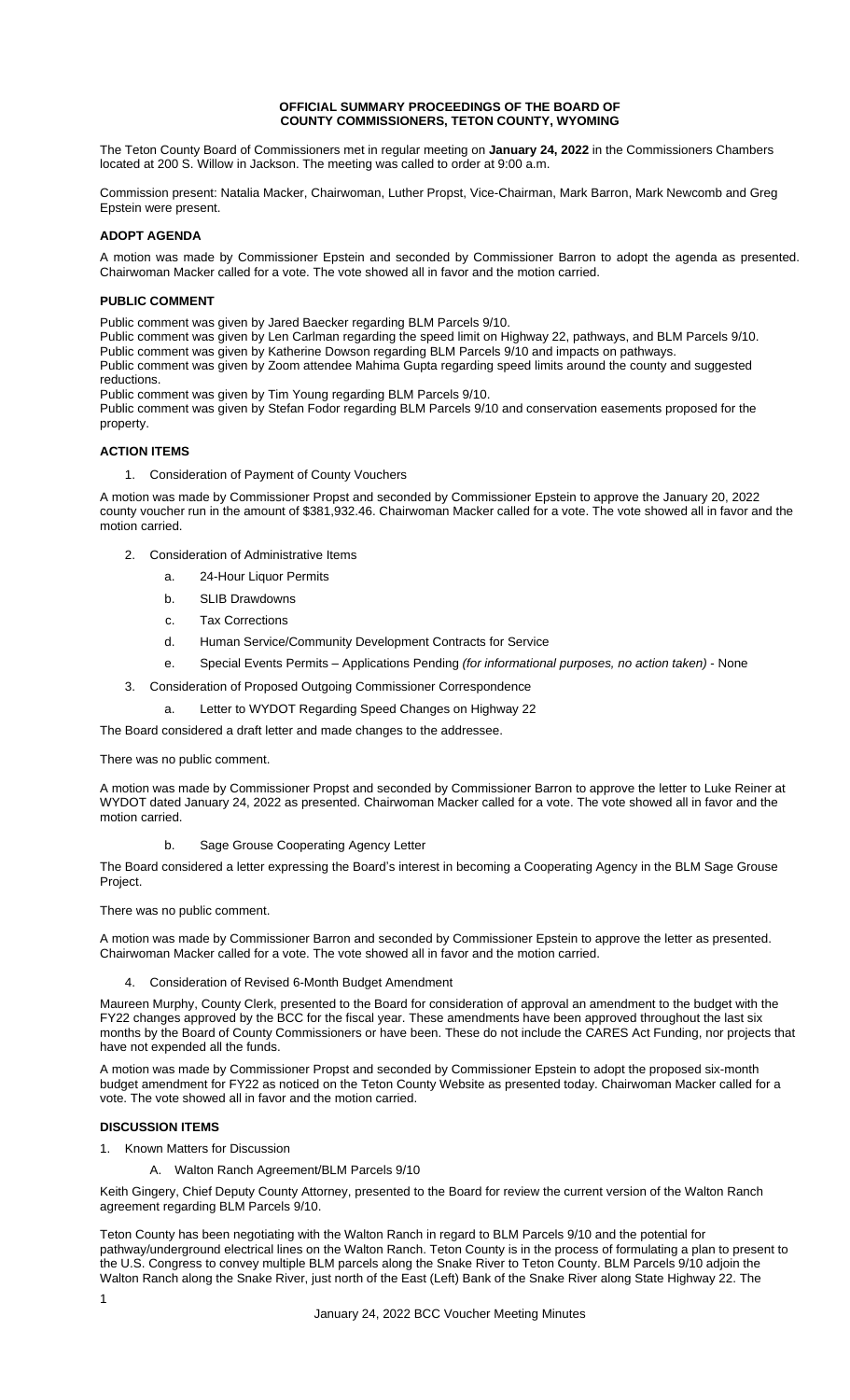Walton Ranch (4W, LLC) would convey to Teton County an easement for a pathway along State Highway 22. The Wyoming Department of Transportation is anticipating building a 5-lane highway in the current location, which would precipitate the need to move the current pathway further east from the highway. The Walton Ranch would also work with the Jackson Hole Land Trust to amend the current conservation easement on the Walton Ranch to allow Lower Valley Energy to bury the overhead power lines along their current utility easement.

A conservation easement would be placed on all of Parcels 9/10 (320 acres) once ownership is transferred to Teton County. The conservation easement would include an agricultural easement of 70 acres for the Walton Ranch to graze, a wildlife habitat easement of 42.6 acres for the more environmentally sensitive areas of Parcels 9/10. And the remaining 212 acres would be under a recreational easement. The entirety of Parcels 9/10 will remain public lands in public hands. The grazing lease for the 70 acres will be renewed annually perpetually unless the Walton Ranch ceases to use the 70 acres for agricultural purposes for 3 consecutive years. The Jackson Hole Land Trust would inspect annually to ensure appropriate grazing practices.

No action was taken. The county will continue to negotiate with 4W, LLC.

- 2. Other Matters for Discussion
	- A. Rodeo Concessionaire: The Board discussed a letter received from the Jackson Hole Rodeo Concessionaire regarding their exclusion from the Fair Rodeo bid process. The Board will ask their administrator to provide additional information.
	- B. Northern South Park (NSP): The Board discussed changes to the work plan for NSP and the role of the consulting group. The Board plans to hear more during a workshop on February  $7<sup>th</sup>$ , 2022.

## **MATTERS FROM COMMISSIONERS**

- 1. Calendar review The Board reviewed their weekly calendar.
- 2. Liaison reports / Commission updates
	- A. Commissioner Macker had no updates.
	- B. Commissioner Epstein had no updates.
	- C. Commissioner Barron had no updates.
	- D. Commissioner Newcomb gave updates on the Housing Department.
	- E. Commissioner Propst had no updates.

### **ADJOURN**

A motion was made by Commissioner Epstein and seconded by Commissioner Propst to adjourn. Chairwoman Macker called for a vote. The vote showed all in favor and the motion carried. The meeting adjourned at 10:18 a.m.

Respectfully submitted, Chalice Weichman Deputy County Administrative Clerk

TETON COUNTY BOARD OF COMMISSIONERS

\_\_\_\_\_\_\_\_\_\_\_\_\_\_\_\_\_\_\_\_\_\_\_\_\_\_\_\_\_\_\_\_ Natalia D. Macker, Chairwoman

ATTEST:

**Warrant**

\_\_\_\_\_\_\_\_\_\_\_\_\_\_\_\_\_\_\_\_\_\_\_\_\_\_\_\_\_\_\_\_ Maureen E. Murphy, County Clerk

### **TETON COUNTY CLERK'S OFFICE 01-24-2022 WARRANTS**

| 119911911L    |                             |           |
|---------------|-----------------------------|-----------|
| <b>Number</b> | Name                        | Amount    |
| 402086        | ACE HARDWARE                | 1,461.36  |
| 402087        | AIR CHEK INC.               | 665.00    |
| 402088        | AIRGAS USA LLC              | 70.92     |
| 402089        | <b>ALPHAGRAPHICS</b>        | 1.513.04  |
| 402090        | ALTA PLANNING & DESIGN INC. | 10,149.50 |
| 2             |                             |           |

January 24, 2022 BCC Voucher Meeting Minutes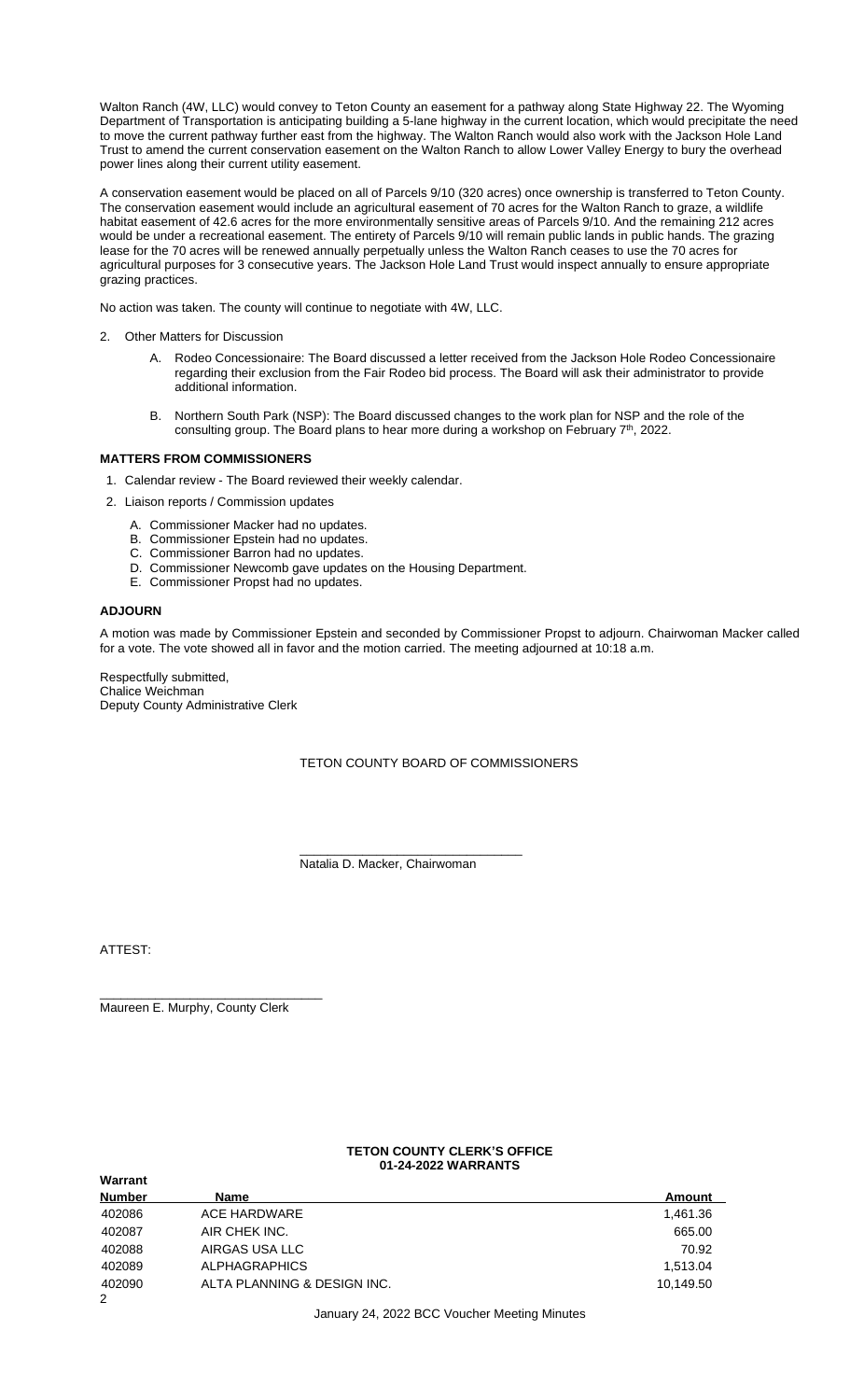| 402091 | AMAZON CAPITAL SERVICES, INC.       | 52.68     |
|--------|-------------------------------------|-----------|
| 402092 | <b>ARLEEN WERMUTH</b>               | 52.50     |
| 402093 | BOB BARKER COMPANY, INC.            | 1,289.94  |
| 402094 | BOUND TREE MEDICAL, LCC             | 4,938.14  |
| 402095 | <b>BRENDA ASHWORTH</b>              | 806.20    |
| 402096 | BRONCO FIRE ALARM SYSTEMS INC       | 385.00    |
| 402097 | CDW GOVERNMENT, INC.                | 428.94    |
| 402098 | <b>CENTURYLINK</b>                  | 3,013.59  |
| 402099 | CONVERGEONE INC.                    | 547.20    |
| 402100 | <b>CRAIG BOEGNER</b>                | 52.50     |
| 402101 | DBR, INC.                           | 445.00    |
| 402102 | DEPT. OF REVENUE                    | 182.15    |
| 402103 | DIGITAL APPLESAUCE, INC.            | 49.00     |
| 402104 | D&R DRYWALL                         | 400.00    |
| 402105 | DUDE SOLUTIONS INC.                 | 32,421.13 |
| 402106 | AARON GALBRAITH/ELK RIDGE DENTAL    | 312.00    |
| 402107 | <b>ENERGY 1 LLC</b>                 | 108.00    |
| 402108 | EPI-USE AMERICA INC.                | 2,502.50  |
| 402109 | E.R. OFFICE EXPRESS INC.            | 2,764.33  |
| 402110 | EVANS CONSTRUCTION COMPANY          | 325.51    |
| 402111 | <b>GRAINGER</b>                     | 1,032.17  |
| 402112 | HARRIS MOUNTAIN WEST-IDAHO          | 262.50    |
| 402113 | HIGH COUNTRY LINEN SUPPLY LLC       | 1,086.61  |
| 402114 | JACKSON CURBSIDE, INC               | 2,508.00  |
| 402115 | JH20 WATER CONDITIONING & FILTRATIO | 140.00    |
| 402116 | JOHNSON, ROBERTS & ASSOCIATES       | 15.00     |
| 402117 | <b>JOANNA VAN OPPEN</b>             | 52.50     |
| 402118 | <b>JUSTIN REPPA</b>                 | 500.00    |
| 402119 | LA FAMILIA COUNSELING SERVICES      | 480.00    |
| 402120 | LAWNGEVITY                          | 960.00    |
| 402121 | <b>LAWSON PRODUCTS</b>              | 194.07    |
| 402122 | <b>LASER XPRESS</b>                 | 35.00     |
| 402123 | LESLIE A PRENDERGAST                | 42.00     |
| 402124 | LOWER VALLEY ENERGY                 | 1,422.44  |
| 402125 | LSE, INC.                           | 2,872.50  |
| 402126 | <b>MCKESSON MEDICAL SURGICAL</b>    | 214.14    |
| 402127 | MERIDIAN ENGINEERING P.C.           | 362.50    |
| 402128 | NORTH PARK TRANSPORTATION           | 4,229.50  |
| 402129 | OFFICE SIGN COMPANY                 | 38.65     |
| 402130 | OPTION ONE PLUMBING                 | 1,325.00  |
| 402131 | O'RYAN CLEANERS                     | 30.15     |
| 402132 | <b>PARKHILL</b>                     | 5,000.00  |
| 402133 | PFIZER INC.                         | 2,005.79  |
| 402134 | PROFESSIONAL DISPATCH MANAGEMENT    | 300.00    |
| 402135 | <b>RECREATION SUPPLY COMPANY</b>    | 440.06    |
| 402136 | RAFTER JIMPROVEMENT & SERVICE DIST  | 585.72    |
| 402137 | ROCKY MOUNTAIN BOILER INC.          | 1,466.05  |
| 402138 | ROCKY MOUNTAIN COMPETITIVE SOLUTION | 794.40    |
| 402139 | RODAC LLC                           | 24,597.87 |
| 402140 | <b>ROTH ENTERPRISES</b>             | 180.00    |
| 402141 | <b>RON'S TOWING LLC</b>             | 175.00    |
| 402142 | ROTARY CLUB OF JACKSON HOLE         | 325.00    |
| 402143 | <b>R&amp;S NORTHEAST</b>            | 549.96    |
| 402144 | <b>RX BENNIFITS INC</b>             | 425.61    |
| 402145 | SHERWIN-WILLIAMS CO.                | 218.03    |
| 402146 | SPEEDO USA INC                      | 815.46    |
| 402147 | ELIOR INC.                          | 3,947.07  |
| 402148 | TETON COUNTY BAR ASSOCIATION        | 450.00    |
| 402149 | TETON COUNTY ENVIRONMENTAL HEALTH   | 80.00     |
| 402150 | TETON CO. SCHOOL DISTRICT #1        | 132.66    |
| 402151 | <b>TETON COUNTY TREASURER</b>       | 72,838.95 |
| 402152 | <b>TETON COUNTY TREASURER</b>       | 2,680.00  |
| 402154 | <b>TETON LITERACY CENTER</b>        | 44,700.00 |
| 402155 | TRC INC.                            | 288.53    |
| 402156 | TETON MEDIA WORKS, INC.             | 2,643.62  |
| 402157 | <b>TETON WELLNESS AFFILITIATES</b>  | 302.50    |
| 402158 | THE MASTER'S TOUCH LLC              | 205.10    |
| 402159 | <b>THOMSON REUTERS-WEST</b>         | 280.91    |